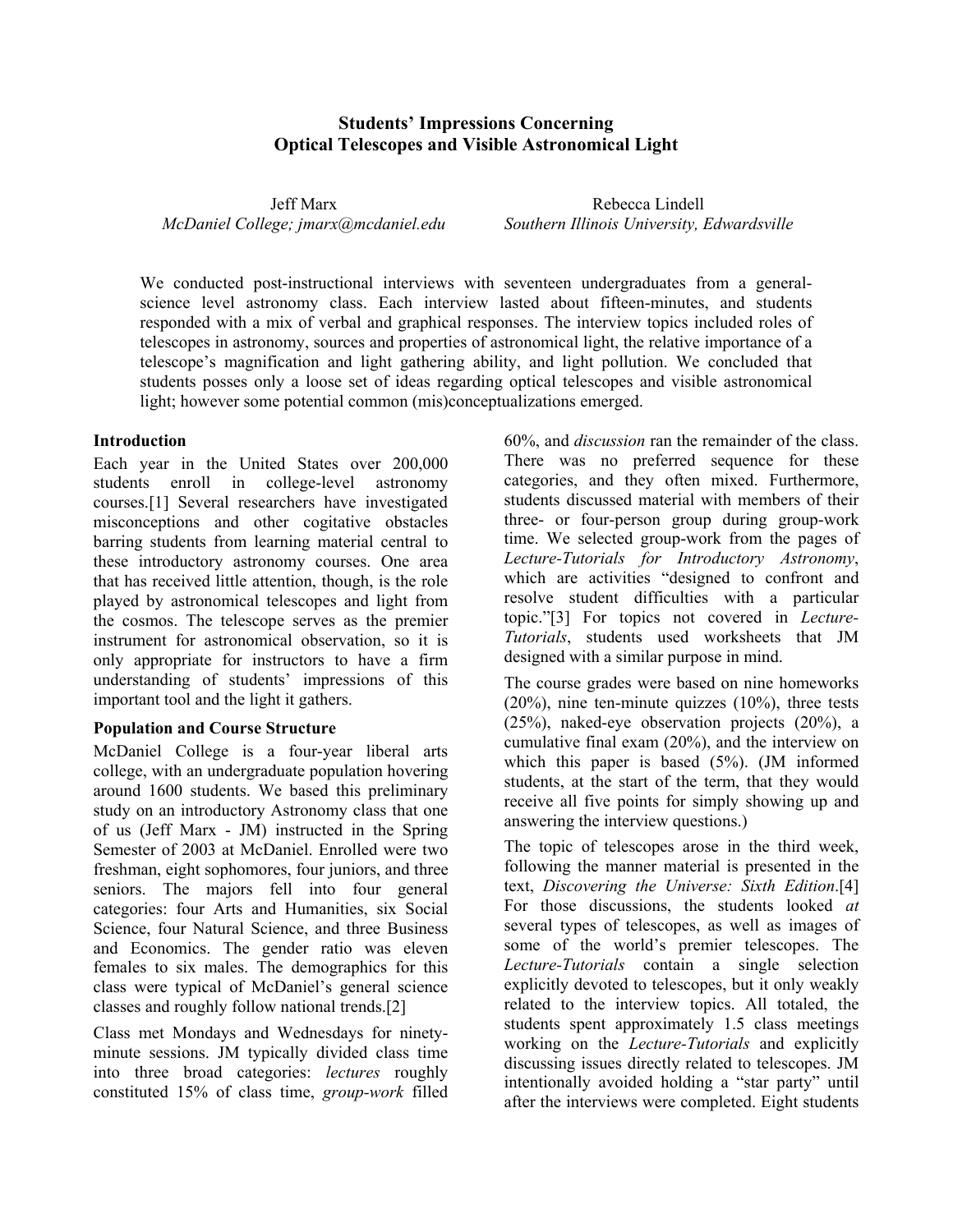did view the Sun through a telescope prior to their interview. One student had, coincidentally, looked through a telescope, for the first time, the night prior to the interview. Explicit discussions of light, in general, and astronomical light, in particular, began in the third week, too, but continued well into the course.

Each homework set consisted of five short-answer questions and four numerical problems. There were three homework sets before the first test. (The first test covered the material for the interviews.) A part of one assignment covered telescopes. This set included two short-answer questions and one numerical problem on telescopes. Two of those three aforementioned sets also contained items devoted to light: five short-answer problems and four numerical problems. Finally, prior to the first test, one quiz covered telescopes, another light.

### **The Interview Schedule and Protocol**

The interviews commenced three weeks after the first test. (JM was the interviewer.) Thus, seven weeks elapsed between their introduction to the material and the first interview. The last interview convened about four weeks after the first, but most of the students interviewed by the end of the second week. JM solicited students by passing around a sheet with available times, which they filled-in on a first-come-first-serve basis.

To keep the interviews under twenty minutes (the average was about 11.5 minutes), we prepared ten questions, but by the fourth interview JM added two more questions, each with a follow-up question. Also, if JM felt students had more to offer, he would probe student's answers further. We cleaved to standard guidelines for creating and posing research interview questions.[5]

When students responded to questions that required a drawing, JM asked them to explain their work and to elaborate on seemingly ambiguous aspects of their drawings.

JM started the interview by asking students what they felt the difference was between visible and invisible light. Following that, he informed them that, "The interview questions will be devoted to optical telescopes, which are telescopes that astronomers use to view objects giving off visible light." Since the students had discussed other types of telescopes, we hoped to avoid any confusion.

At the end of each interview JM reminded the student that he or she had received full credit for attending, and asked that person not to discuss the interview topic with classmates.

After all of the interviews were complete, JM made transcriptions based on the audio recordings, which along with students' drawings, served as the data and artifacts for the next section.

## **Artifacts and Summary of Interview Data**

In this section we present interview artifacts and data that sheds light on students' impressions of the role of the optical telescope and properties of visible astronomical light. (JM did ask students about the optics of archetypal telescopes, as well, but we will not cover that topic in this paper.)

First, JM posed the following question, "Why do astronomers use optical telescopes to look at, say, the stars as opposed to just viewing them with their naked eye?" We categorized students' responses to this question as follows (some students offered several reasons): eleven responses related to seeing a clearer, more detailed picture; six concerned gathering more light; five were about magnification; four involved statements such as, "So we can see things far away"; one person felt telescopes helped, "… get around light pollution"; one student had, "No clue"; and two responses centered on aesthetics, for example, "Because I know that's what's pleasing to humans. You like to see things you can see by your eye, I guess."

We were also interested to determine how many students recalled which role of the telescope – light-gathering ability or magnification – is considered more important. To that end, JM asked students to comment on the following scenario, "Some people say telescopes are designed to gather more light, other people say telescopes are designed to magnify objects. Which, if either, of those two statements do you agree with more?" Eleven students, often quickly, stated that lightgathering ability was more important, while one said magnification was paramount. Two students agreed with both statements, one said light gathering-ability and magnification were the same phenomena, and two students made a link between magnification and light-gathering, but stated they were different.

JM queried students' about the science-based policy of placing telescopes at the tops of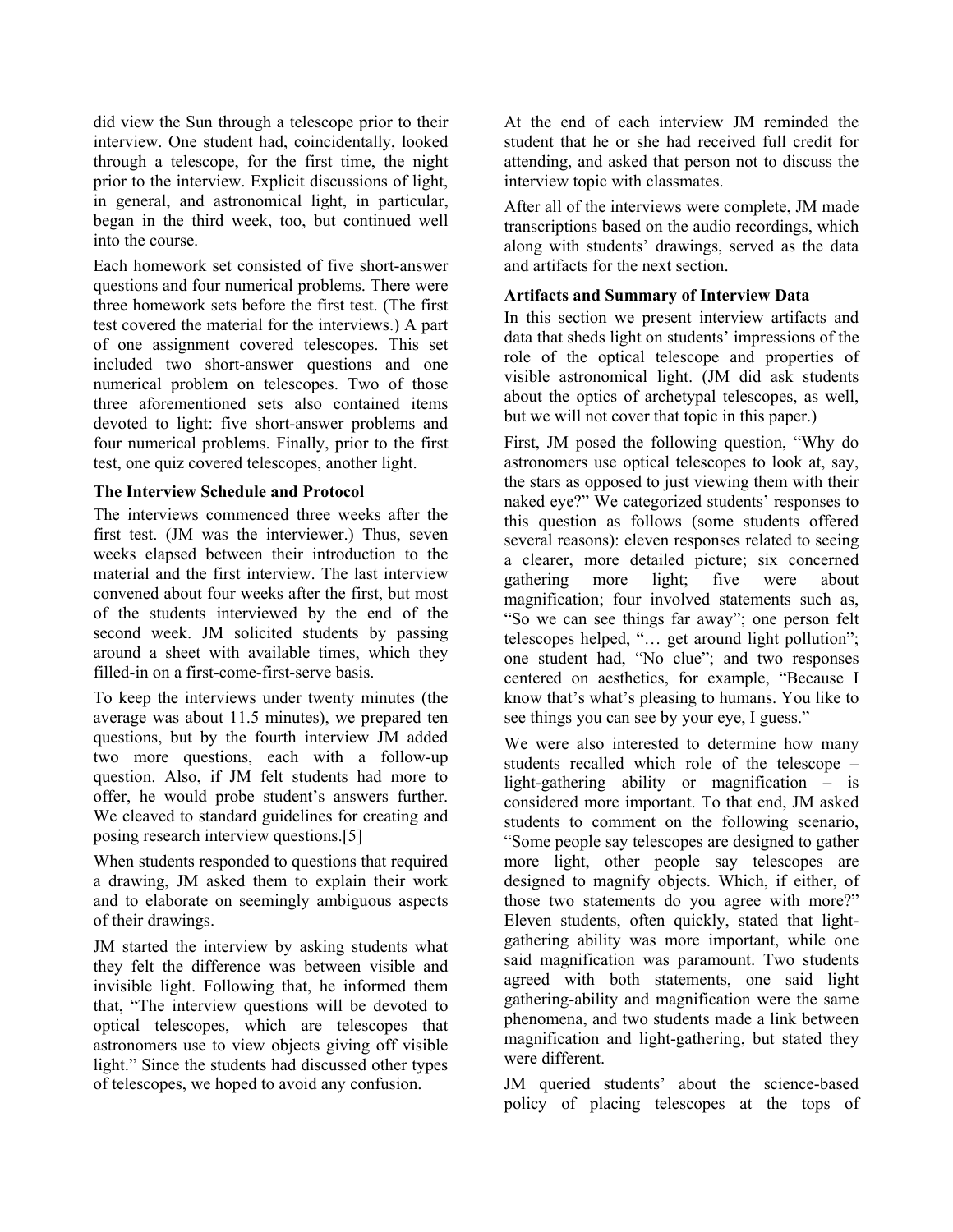mountains by posing the following: "Astronomers often build telescopes at the tops of tall mountains. Can you tell me three reasons why?" He then followed up by asking the student to order their responses from the most to least important. Table 1 contains a summary of those tasks. (Some students could proffer only two reasons.)

| <b>Reason</b>               | <i>Importance:</i> | most |   | least |
|-----------------------------|--------------------|------|---|-------|
| Light pollution             |                    | 15   |   |       |
| Above weather, clouds       |                    |      |   |       |
| Closer to celestial objects |                    |      | 2 |       |
| Higher in atmosphere        |                    |      |   |       |
| Obstruction-free horizon    |                    |      | 2 |       |
| Less air pollution and dust |                    |      |   |       |
| Room for equipment          |                    |      |   |       |

Table 1: Frequency table of students' ideas regarding why astronomers place telescopes atop mountains.

It became clear many students felt light pollution was a problem, so we included a question, "Can you explain how light pollution works? For example, why does a light over here [hand gesture] effect your view of the night sky up there [hand gesture]?" The followed-up question went something like, "If you have a light on over here [hand gesture], but there is a large wall [or other such obstruction] between you and the light source, so you can not see the light directly, will that light source effect your view of the night sky?"

Thirteen students had the opportunity to respond to the question. Three offered physiologicallyoriented answers, such as, "You brain doesn't know where the light is coming from" or "it effects your pupils." Two of those students felt light pollution would go away when there was an obstruction; one of those was a pupil-explanation person. The interviewee who thought light effected your brain, provided an incorrect reason for why light pollution would go away with the obstruction. Three students responded to the question with an answer suggesting a "blending" effect. Of those, two thought light pollution would remain with the placement of the obstruction; however one provided an incorrect explanation, "Light waves pass through the wall." Two students felt groundbased light "blocked" starlight, and both felt light pollution would go away with the obstruction. Another student said light pollution effects the clouds, and JM did not follow-up. Two students

had no idea how light pollution worked, one thought it would go away with the obstruction, the other still had no idea. Two other students stated that light bounces off the atmosphere and comes back to your eye; they felt light pollution would be unaffected by the obstruction.

Later, JM asked the following question, "If you looked at a star through a telescope, draw what you think you would you see?" The responses fell into two classes – circle or dot. Sixteen students drew circles of various sizes. A single student made a dot (the student who, the night before, viewed stars through a telescope.) Eleven of the sixteen circledrawers included on their sketch and/or made remarks about stellar details. JM often pressed them for more information regarding these details, to which they offered such particulars as "dots", "haziness around the edges", "flares", and "color(s)". The other five said you would see no detail, which, after prompting, we came to learn meant a disk of a single shade or white.

JM asked students to explain the phenomena of twinkling, to which they responded with mixed results. The data we present, though, centers on the follow-up question, "Imagine you are looking at a twinkling star in the night sky. Now you look at that same star through a telescope. Will the star seem to twinkle more or less or will the twinkling not seem to change when you view it through a telescope?" Eleven students said it would twinkle less and provided various explanations. Examples include, "They build them [telescopes] that way," it is the effect of "the mirrors and lenses," and "… telescopes gather more light." One student felt it would make no difference, one had "no idea", and three assumed the stars would twinkle more, but only one gave a remotely reasonable explanation.

Near the end of each interview, JM queried students about the origin of light from stars, with a follow-up question about the contribution our Sun played in supplying starlight. This question and the follow-up occurred to JM after remarks made by students in the first few interviews, so, again, we do not have data for the entire group. Of the thirteen students JM posed the opening question to, four students immediately stated that starlight originated at our Sun. In the follow-up question, which JM posed to six of the nine students who said starlight originated at or in the star itself, three said sunlight contributed at least some visually